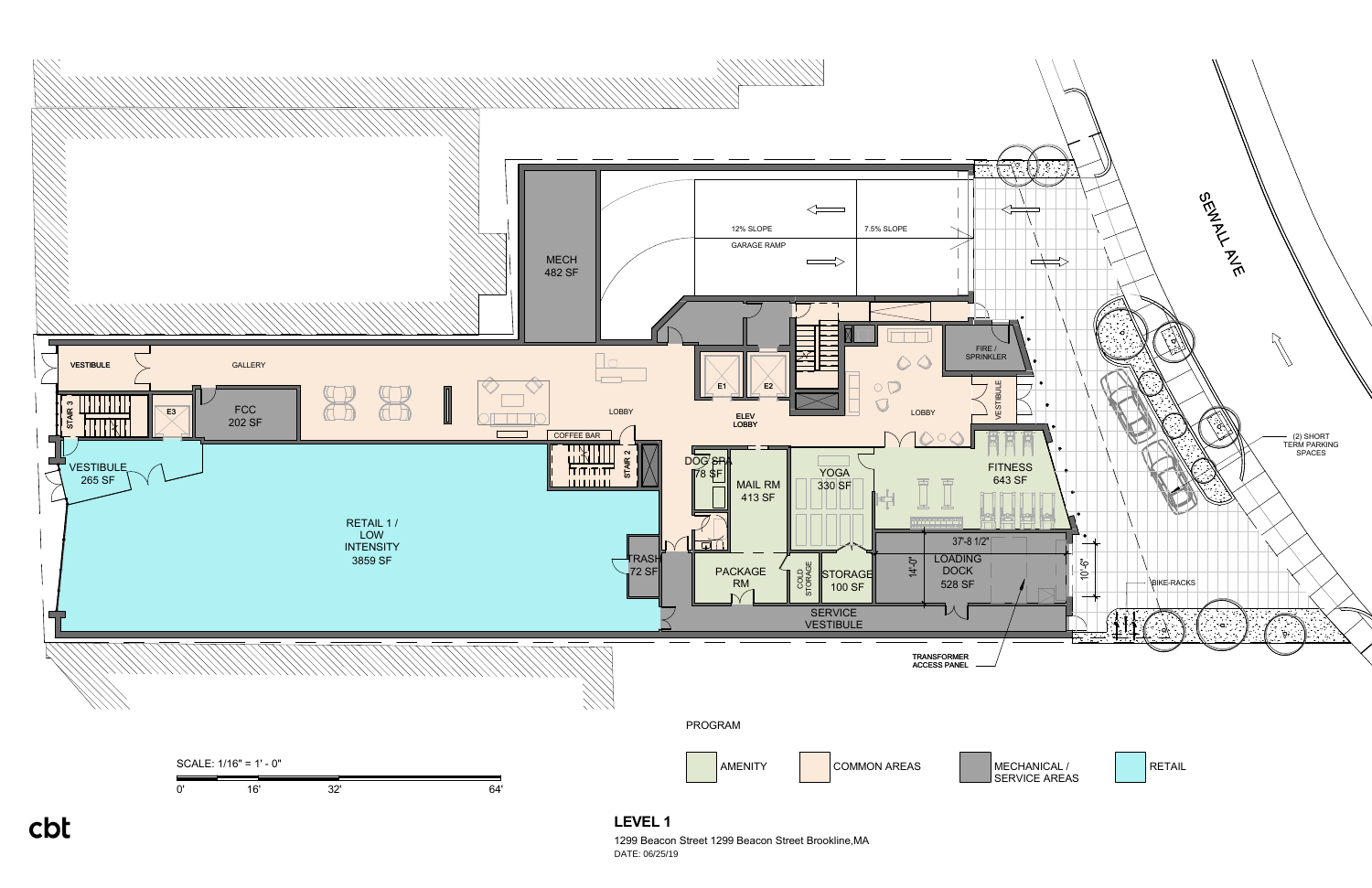

## **PARKING LEVEL 1**

1299 Beacon Street 1299 Beacon Street Brookline,MA DATE: 06/25/19